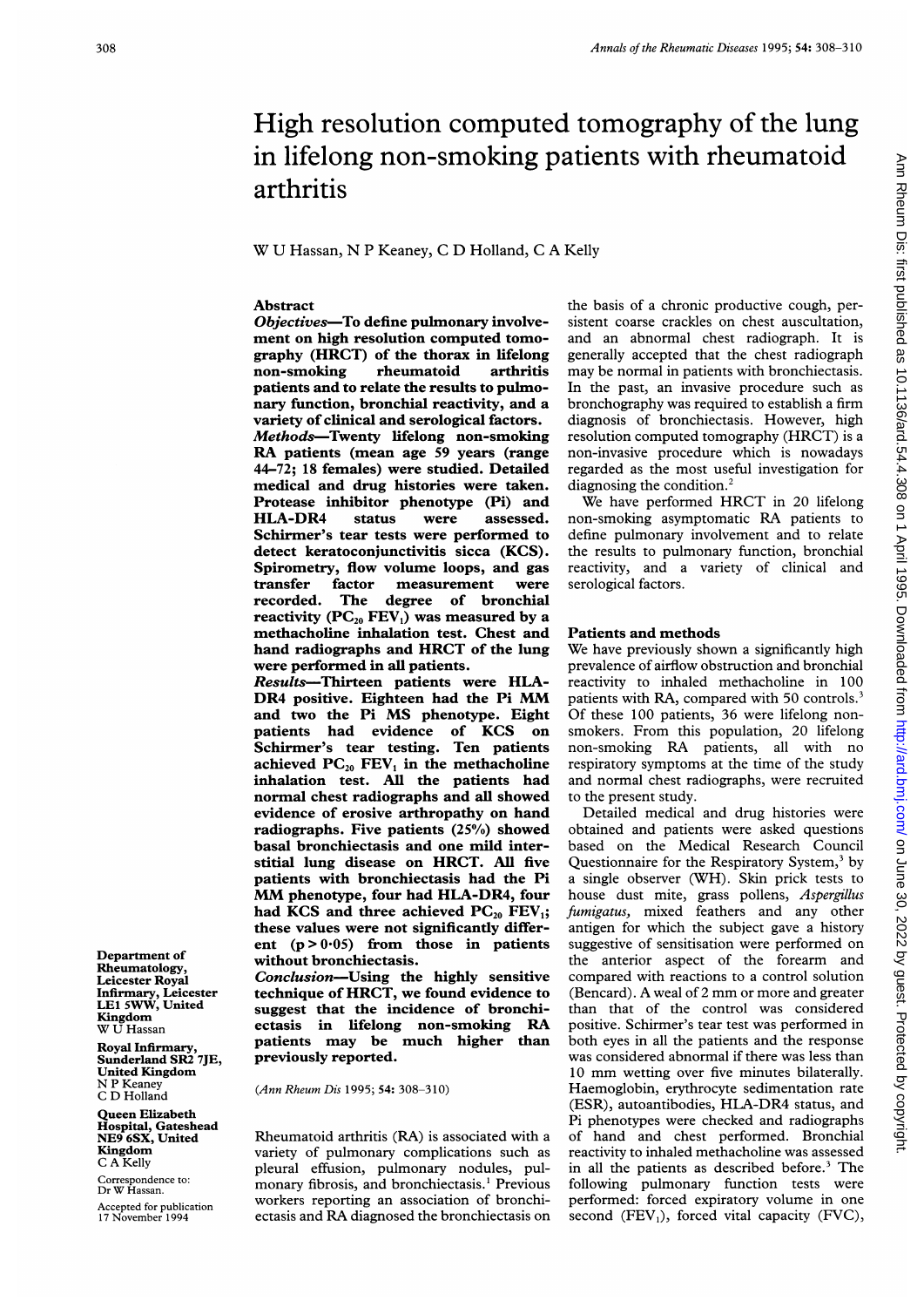FEV,/FVC, forced expiratory flow between 25% and 75% of vital capacity (FEF<sub>25-75</sub>), forced expiratory flow at  $25%$  (FEF<sub>25</sub>), 50% (FEF $_{50}$ ) and 75% (FEF $_{75}$ ) of the vital capacity, residual volume (RV), total lung capacity (TLC), and gas transfer factor measurement (TLCO). Lung volumes were measured by the helium rebreathing method and the transfer factor by the single breath technique.<sup>3</sup> Observed values were compared with those predicted for age, gender, and height for each individual.

HRCT of the thorax was performed on <sup>a</sup> Schimadzu SCT 3000TX scanner. A series of slices were taken through the chest, each <sup>2</sup> mm in width and <sup>20</sup> mm apart. Technical factors were <sup>120</sup> KV and 300 mA. Dosimetry calculations estimated that the effective radiation was 0 4 mSv, which is equivalent to eight conventional chest radiographs. The HRCT was reported by a radiologist in the absence of clinical information. The term bronchiectasis, as used in this study, means dilation of the bronchial tree with thickened walls. The computed tomography diagnosis of bronchiectasis was established according to the criteria of Naidich et al.<sup>4</sup>

Results for  $FEV_1$ , FVC,  $FEV_1/FVC$ ,  $\rm{FEF}_{25-75}$ ,  $\rm{FEF}_{25}$ ,  $\rm{FEF}_{50}$ ,  $\rm{FEF}_{75}$ , RV, TLC, and TLCO are expressed as percentage of predicted for each individual adjusted for age, gender, and height. Differences between patients with and without bronchiectasis were assessed by the Mann-Whitney U test. Contingency tables were analysed for statistical significance by using Fisher's exact tests.  $p < 0.05$  was considered statistically significant. All analyses were performed using Minitab statistical package (Minitab software, Cleocom, Birmingham, UK).

### Results

The mean age was 59 years (range 44-72); 18 of the patients were female. The mean duration of RA was nine years (range 1-30). Eight patients were receiving salazopyrin, four penicillamine, and three intramuscular gold. All patients were taking NSAIDs and none of them was taking steroids at the time of study. Four patients had a history of intermittent wheeze, two of pleurisy, and one had had pneumonia after the onset of RA. Three patients were atopic on skin prick testing to house dust mite only. Schirmer's tear test was abnormal in eight patients. All the patients were rheumatoid factor positive. Mean haemoglobin concentration was 124 g/l (95% confidence interval (CI) 119 to 129), mean ESR 31 (95% CI 21 to 41), and mean  $\alpha$ -1 antitrypsin concentration was 2-50 g/l (95% CI 2.20 to 2.87) (normal range  $1.1-2.1$  g/l). Thirteen patients were HLA-DR4 positive, <sup>18</sup> had the Pi MM and two the Pi MS phenotype. Ten patients achieved  $PC_{20}$   $FEV_1$  to inhaled methacholine. Three of these patients achieving  $PC_{20}$  FEV<sub>1</sub> had a history of wheeze (one of these three also had had pneumonia), one had had pleurisy and one was atopic. All the patients had a normal chest radiograph and all had erosive arthropathy.

Clinical features of patients with and without bronchiectasis

|                                                                                                                                                                           | <b>Bronchiectasis</b><br>$(n=5)$                                             | No bronchiectasis<br>$(n = 15)$                                          |
|---------------------------------------------------------------------------------------------------------------------------------------------------------------------------|------------------------------------------------------------------------------|--------------------------------------------------------------------------|
| Age (years)<br>Duration (years)<br>HLA-DR4<br>$AAT$ $(g/l)$<br>Pi phenotypes (MM:MS)<br>KCS<br>PC <sub>20</sub> FEV <sub>1</sub> achieved<br>Methacholine dose<br>(mg/ml) | $60(53-72)$<br>$15(5-27)$<br>4<br>$2.9(1.8-3.4)$<br>5:0<br>4<br>$22(0.5-32)$ | 65 (44-72)<br>$5(1-30)$<br>Q<br>$2.5(1.7-4.3)$<br>13:2<br>$20.3(2 - 32)$ |

Results are expressed as median (range) where relevant. Contingency tables are analysed by Fisher's exact test. AAT = cs-I antitrypsin; KCS = keratoconjunctivitis sicca. No significant differences between groups.

HRCT demonstrated basal bronchiectasis in five patients (25%) (duration of RA five, eight, 18, 20, and 27 years) while in one patient the lungs had the basal ground glass appearance consistent with mild interstitial lung disease. In the bronchiectasis group, two patients had a history of pleurisy, one had pneumonia, and none had a history of wheeze; none was atopic on skin prick testing. There was no evidence of adjacent scarring on HRCT in patients who had had pleurisy or pneumonia. In the bronchiectasis group, one patient was taking salazopyrin, one penicillamine, and one gold. There was no significant difference between patients with and without bronchiectasis in age, gender, and duration of RA (table). All the five patients with bronchiectasis had the Pi MM phenotype; four of the five had <sup>a</sup> positive Schirmer's test. Four patients with bronchiectasis had HLA-DR4. Three patients with bronchiectasis achieved a  $PC_{20}$  FEV<sub>1</sub> and there was no significant difference in the dose of inhaled methacholine required to achieve a  $PC_{20}$  FEV<sub>1</sub> in patients with or without bronchiectasis (table). There was no significant difference in  $FEV_1$ , FVC,  $FEV_1/FVC$ ,  $\text{FEF}_{25-75}$ ,  $\text{FEF}_{25}$ ,  $\text{FEF}_{50}$ ,  $\text{FEF}_{75}$ , RV, TLC, and TLCO between patients with and without bronchiectasis ( $p > 0.05$ ; data not shown).

### Discussion

Although this was an uncontrolled study using <sup>a</sup> highly sensitive technique (HRCT) to detect pulmonary abnormalities, we were surprised to find that 25% of our patients had bronchiectasis. A previous study also reported <sup>a</sup> 25% incidence of bronchiectasis in their RA patients on HRCT,<sup>5</sup> but most of those patients were smokers and had respiratory symptoms. Another study examined <sup>18</sup> consecutive RA patients with HRCT and reported <sup>a</sup> variety of pulmonary abnormalities such as interstitial fibrosis (eight patients) and bronchiectasis (two patients).6 Although the majority of these patients were lifelong non-smokers, 50% of them had abnormal chest radiographs. The fact that we studied only patients with a normal chest radiograph could explain the decreased frequency of interstitial lung disease observed in our patients.

It is generally believed that bronchiectasis precedes RA by many years, and that chronic suppuration in the lung leads to antigenic stimulation in susceptible individuals, causing RA; whether bronchiectasis preceded the onset